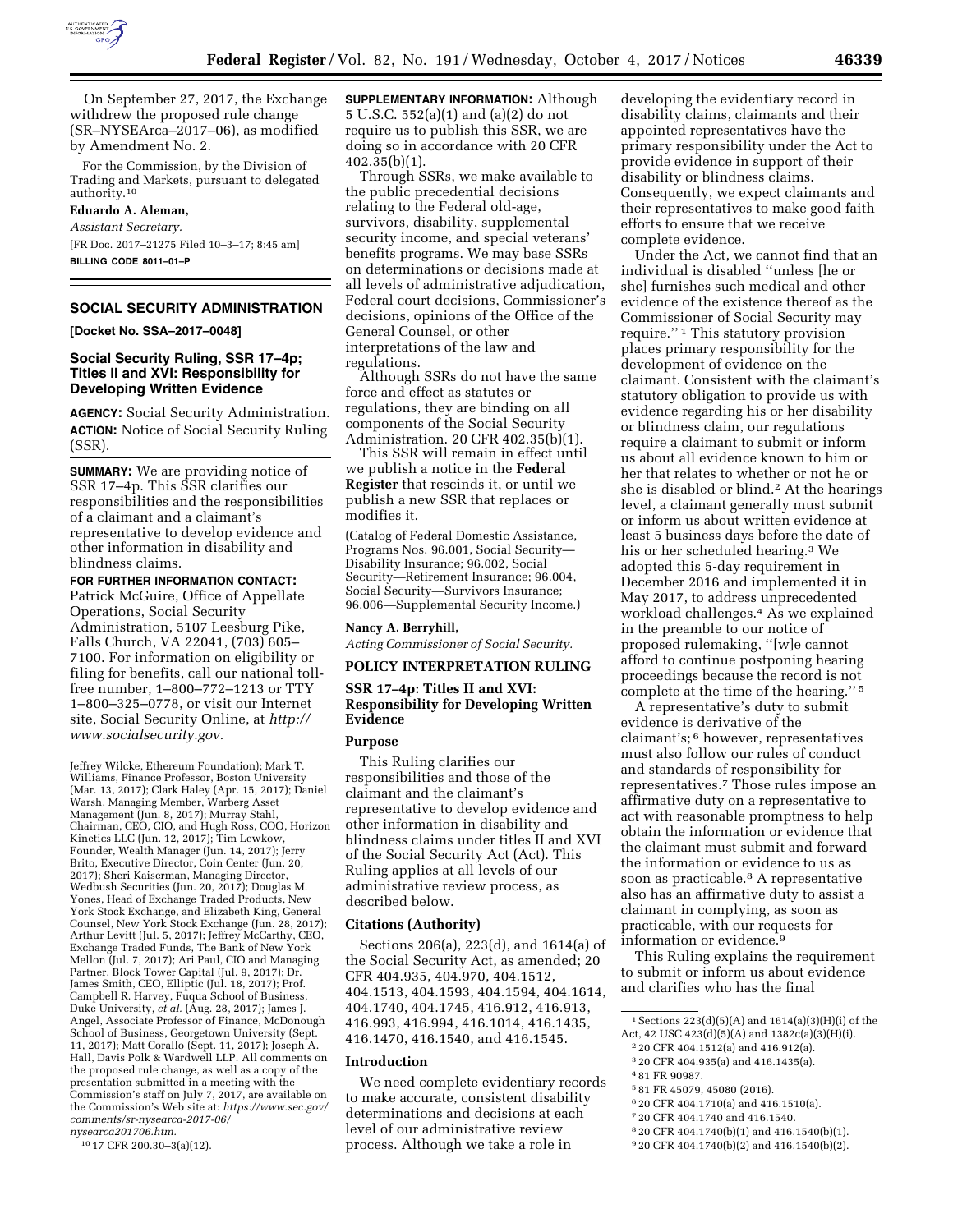responsibility to obtain written evidence.

## **Policy Interpretation**

### **1. Statutory Provisions**

In general, an individual has a statutory obligation to provide us with evidence to prove to us that he or she is disabled or blind. The Act also precludes us from finding that an individual is disabled or blind unless he or she submits such evidence to us.10

The Act also provides that we ''shall consider all evidence available in [an] individual's case record, and shall develop a complete medical history of at least the preceding twelve months for any case in which a determination is made that the individual is not under a disability.'' 11 In addition, when we make any determination, the Act requires us to ''make every reasonable effort to obtain from the individual's treating physician (or other treating health care provider) all medical evidence, including diagnostic tests, necessary in order to properly make such determination, prior to evaluating medical evidence obtained from any other source on a consultative basis.'' 12

Thus, although a claimant has the primary responsibility to submit evidence related to his or her disability or blindness claim, the Act also gives us a role in developing evidence. Our statutory responsibilities to ensure that we develop a complete 12-month medical history when we make a determination about whether an individual is under a disability, and to make every reasonable effort to obtain from a claimant's treating source all medical evidence that we need to make a determination before we evaluate medical evidence from a consultative examiner, does not, however, reduce the claimant's responsibilities in any way.

## **2. An Individual's Affirmative Duty To Provide Written Evidence**

Our regulations require an individual to submit or inform us about all evidence known to him or her that relates to whether or not he or she is disabled or blind.13 This duty is ongoing and requires an individual to disclose any additional evidence about which he or she becomes aware. This duty applies at each level of the administrative review process, including the Appeals Council level if the evidence relates to

416.912(a)(1).  $11$  Sections  $223(d)(5)(B)$  and  $1614(a)(3)(H)(i)$  of the the period on or before the date of the administrative law judge (ALJ) hearing decision.14

Generally, individuals must submit or inform us about any written evidence no later than 5 business days prior to the date of the scheduled hearing before an ALJ.15 The ALJ may decline to consider or obtain any evidence if disclosure takes place after this date, unless certain circumstances outlined in the regulations apply.16

We expect individuals to exercise their reasonable good faith judgment about what evidence ''relates'' to their disability claims.17 Evidence that may relate to whether or not a claimant is blind or disabled includes objective medical evidence, medical opinion evidence, other medical evidence, and evidence from nonmedical sources.18

To satisfy the claimant's obligation under the regulations to ''inform'' us about written evidence, he or she must provide information specific enough to identify the evidence (source, location, and dates of treatment) and show that the evidence relates to the individual's medical condition, work activity, job history, medical treatment, or other issues relevant to whether or not the individual is disabled or blind. If the individual does not provide us with information specific enough to allow us to identify the written evidence and understand how it relates to whether or not the individual is disabled or blind, the individual has not informed us about evidence within the meaning of 20 CFR 404.935, 404.1512, 416.912 or 416.1435, and we will not request that evidence.

### **3. A Representative's Affirmative Duty To Assist in Developing Written Evidence**

Our regulations require appointed representatives to assist claimants in complying fully with their responsibilities under the Act and our regulations. All representatives must faithfully execute their duties as agents

16 20 CFR 404.935(b) and 416.1425(b). However, for age-18 redetermination and continuingdisability review cases under title XVI of the Act, the requirement to submit or inform us about evidence no later than 5 business days before a scheduled hearing does not apply if our other rules allow the claimant to submit evidence after the date of an ALJ decision. *See* 20 CFR 416.1435(c) and 416.1470(b).

17 80 FR 14828, 14829 (March 20, 2015).

18 20 CFR 404.1513(a) and 416.913(a). However, evidence generally does not include confidential communications between the individual and his or her representative about providing or obtaining legal advice, and it does not include a representative's written analyses of the claim. 20 CFR 404.1513(b) and 416.913(b).

and fiduciaries of claimants. In that regard, representatives must assist claimants in satisfying the claimants' duties regarding the submission of evidence and in complying with our requests for information or evidence as outlined in the prior section.19

In addition to these responsibilities, a representative has an affirmative duty to provide competent assistance to the claimant, including acting with reasonable promptness to help obtain information or evidence the claimant must submit.20 To fulfill his or her affirmative duties under our rules, the representative must forward this information or evidence to us and must assist the claimant in complying with our requests for information or evidence as soon as practicable.21 In addition, under our rules of conduct, the representative is prohibited from, through his or her own actions or omissions, unreasonably delaying or causing to be delayed, without good cause, the processing of a claim at any stage of the administrative decisionmaking process.<sup>22</sup> Representatives are also prohibited from engaging in actions or behavior prejudicial to the fair and orderly conduct of administrative proceedings.23 A representative's failure to comply with his or her affirmative duties (or his or her engagement in prohibited actions) could result in disciplinary action.

While our regulations state that a claimant must submit or inform us of all written evidence at least 5 business days prior to a hearing, our rules of conduct place additional requirements on representatives. As discussed above, under the rules of conduct, representatives are: (1) Required to act with reasonable promptness to help obtain information or evidence the claimant must submit; (2) required to assist the claimant in complying with our requests for information or evidence as soon as practicable; (3) prohibited from unreasonably delaying or causing a delay of the processing of a claim without good cause; and (4) prohibited from actions or behavior prejudicial to the fair and orderly conduct of administrative proceedings. Therefore, we expect representatives to submit or inform us about written evidence as soon as they obtain or become aware of it. Representatives should not wait until 5 business days before the hearing to

<sup>20</sup> See 20 CFR 404.1740(b)(3) and 416.1540(b)(3).<br><sup>21</sup> 20 CFR 404.1740(b)(1), (b)(2) and<br>416.1540(b)(1), (b)(2).

<sup>10</sup>*See* sections 223(d)(5)(A) and 1614(a)(3)(H)(i) of the Act, 42 USC 423(d)(5)(A) and 1382c(a)(3)(H)(i); 20 CFR 404.1512(a)(1) and

Act, 42 USC 423(d)(5)(B) and 1382c(a)(3)(H)(i). 12 *Id.* 

<sup>13</sup> 20 CFR 404.1512(a)(1) and 416.912(a)(1).

<sup>14</sup> 20 CFR 404.1512(a)(1) and 416.912(a)(1).

<sup>15</sup> 20 CFR 404.935 and 416.1435.

<sup>19</sup>*See* 20 CFR 404.1740(b)(1), (b)(2) and

<sup>&</sup>lt;sup>22</sup> 20 CFR 404.1740(c)(4) and 416.1540(c)(4).<br><sup>23</sup> 20 CFR 404.1740(c)(7) and 416.1540(c)(7).